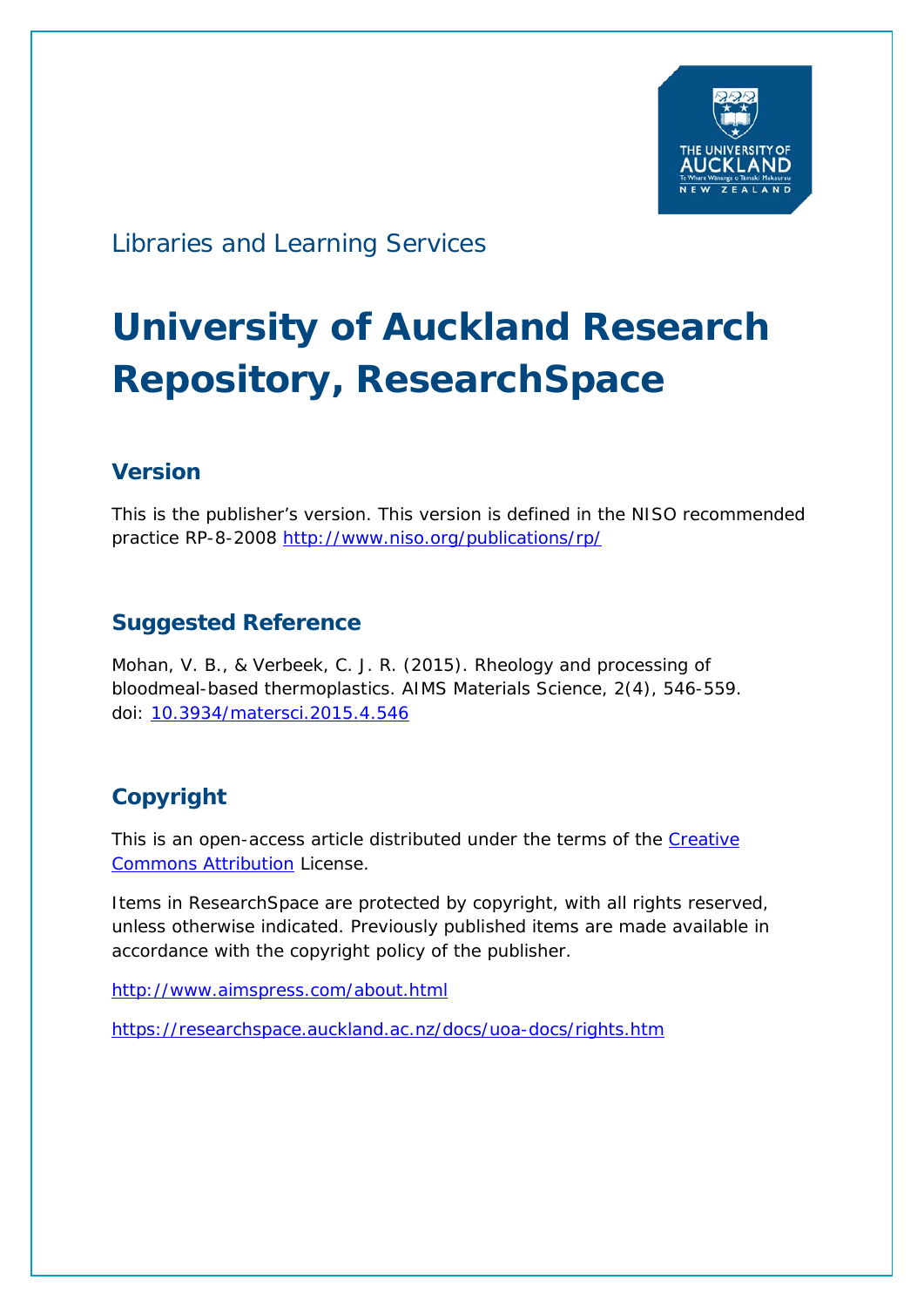

AIMS Materials Science, 2(4): 546-559. DOI: 10.3934/matersci.2015.4.546 Received date 28 October 2015 Accepted date 07 December 2015 Published date 12 December 2015

http://www.aimspress.com/

*Research article*

## **Rheology and processing of bloodmeal-based thermoplastics**

## **Velram Balaji Mohan 1,2, \* and Casparus J. R. Verbeek <sup>2</sup>**

- **<sup>1</sup>** Centre for Advanced Composite Materials, University of Auckland, Auckland, New Zealand, 1010
- **<sup>2</sup>** University of Waikato, Hamilton, New Zealand, 3240
- \* **Correspondence:** Email: vmoh005@aucklanduni.ac.nz.

**Abstract:** The objective of this research was to determine the rheological properties and processing behaviour of NTP using capillary rheometry and batch mixing. These were evaluated at constant plasticiser content, but using three different ratios of water to plasticiser (triethylene glycol, TEG). Each of these was evaluated at 115, 120 and 125 °C. It was shown that NTP is a non-Newtonian, shear thinning fluid. It was found that viscosity is highly dependent on water content; decreasing with increasing water content. At a shear rate of 15 s-1, the apparent viscosity for the reference formulation (60 parts water per hundred parts bloodmeal) was 2000 Pa.s compared to 7000 Pa.s for the formulation containing 30 parts water and 30 parts TEG (at 115 °C). Viscosity decreased slightly with increasing temperature and the degree of non-Newtonian behaviour was mostly unaffected by temperature. The flow behaviour index, n, was found to be in the range 0.11 to 0.17, with no discernable temperature dependence. In the reference formulation, the total amount of plasticiser and ratio water to TEG was higher, which resulted in slightly different flow behaviour with respect to temperature. Batch mixing revealed that NTP crosslinks rapidly after about three minutes and was strongly dependent on temperature and mixing speed.

**Keywords:** bioplastic; viscosity; rheology; processability; capillary rheometry

#### **1. Introduction**

The past few decades have seen renewed interest in protein-based bioplastics from plant and animal sources, coinciding with an awareness of sustainability [1,2]. More recently, it has been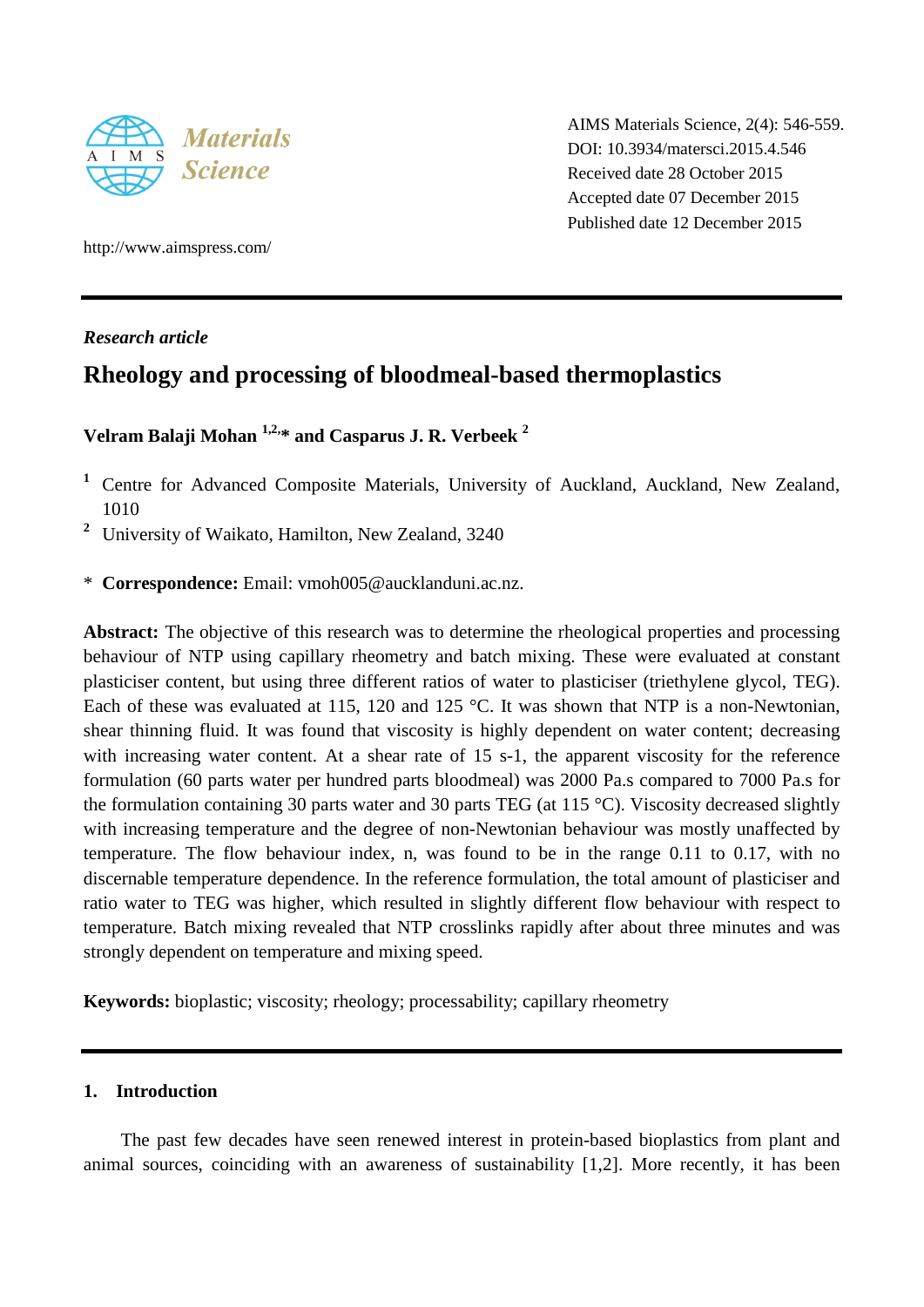shown that bloodmeal can be converted in to a thermoplastic polymer by mixing it with a reducing agent, protein denaturant, surfactant and plasticiser [3]. This material can be used in single-use situations, such as seedling trays and has been commercialised as Novatein<sup>TM</sup> thermoplastic protein (NTP).

Knowledge of the rheology of NTP is required to assess processability and to optimise process design. The rheology of NTP has not been studied before and can be done by either using capillary rheometry or using batch mixing at different shear rates. These measurements can provide additional understanding of the behaviour of NTP during injection moulding. It has already been shown that injection moulding parameters are important to optimise the mechanical properties of NTP [4], but further optimisation would require a thorough understanding of the material's rheology.

Shear thinning, visco-elastic behaviour has been seen in soy-protein blended with corn starch, gluten-based plastics, whey protein, sun flour and oat proteins [5–9]. As expected, increased temperature [5] tends to decrease viscosity as well as the presence of reducing agents such as sodium sulphite [9]. In oat-protein systems, crosslinking the protein stiffened the backbone, reduced its mobility, thereby increasing its viscosity [7]. To control or reduce glass transition temperature  $(T<sub>g</sub>)$  in polymers, plasticisers are added during processing [10]. For bloodmeal-based thermoplastics, water and tri-ethylene glycol (TEG) has been shown to be effective plasticisers [11], reducing viscosity and also facilitating the action of other additives [10]. Plasticisers tend to reduce intermolecular interactions such as hydrogen bonding, van der Waals forces, hydrophobic interactions and ionic bonding, leading to a reduced glass transition temperature  $(T<sub>g</sub>)$  [12,13,14]. The requirement of using hydrophilic plasticisers in protein-based thermoplastics leads to varying amounts of moisture in the product, which in turns influences its properties [15].

The objective of this research was to use capillary rheometry and batch mixing to determine the rheology and processing behaviour of NTP at different temperatures. These were evaluated at constant plasticiser content, but using three different ratios of water to plasticiser (triethylene glycol, TEG).

#### **2. Materials and Methods**

Agricultural grade bloodmeal was obtained in powder form from Wallace Corporation, Hamilton New Zealand and sieved to an average particle size of 700 μm. Technical grade sodium dodecyl sulphate (SDS) was obtained from Biolab NZ, analytical grade sodium sulphite from BDH Lab supplies, tri-ethylene glycol (TEG) for synthesis (Merck) and agricultural grade urea from Balance Agri-nutrients (NZ).

#### *2.1. Extrusion*

Novatein thermoplastic protein (NTP) has been developed earlier and has been patented by Aduro Biopolymers LP, New Zealand [3]. NTP was prepared by blending 100 parts by mass bloodmeal with 3 parts SDS, 3 parts sodium sulphite and 10 parts urea. Samples were prepared by dissolving all additives in the appropriate amount of water followed by blending with bloodmeal powder in a high-speed mixer after which the required amount of plasticiser was added. The mixtures were stored overnight prior to extrusion.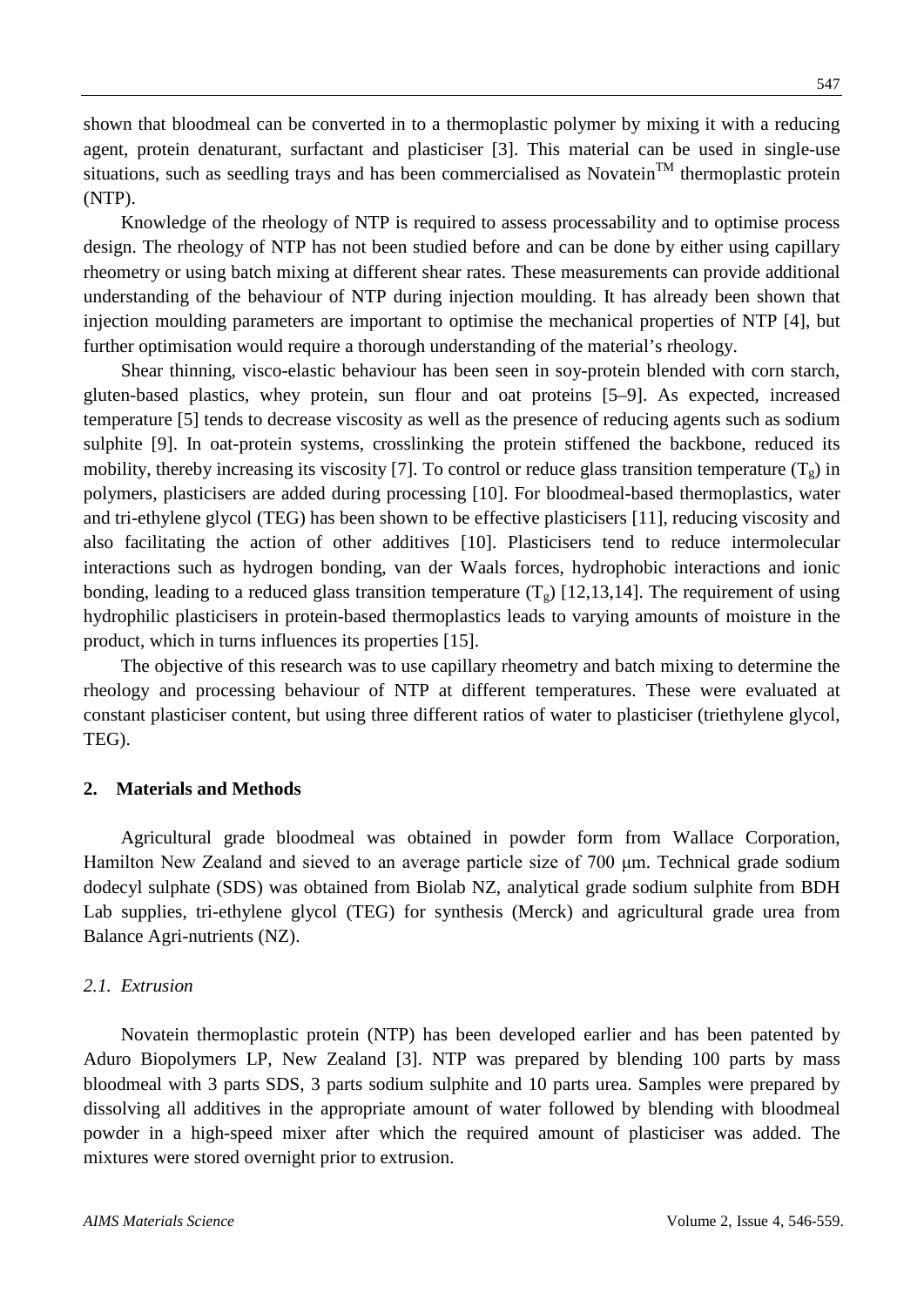Extrusion trials were performed using a Thermo-Prism TSE-16-TC twin-screw extruder at various screw speeds using a temperature profile and screw configuration shown in Figure 1. Actual melt temperatures were within 2 to 5  $^{\circ}$ C of the set temperatures. The extruder had a screw diameter of 16 mm, an L/D ratio of 25 and was fitted with an appropriate capillary at the die and fed using an oscillating trough.



**Figure 1.** Extruder screw configuration and corresponding temperature profile.

In Table 1, the four formulations used in this study are shown. In formulations 1, 2 and 3, the total amount of plasticiser (water + TEG) was kept constant, but the ratio between water and TEG was varied.

| <b>Material</b>         | Parts per hundred parts bloodmeal (pph <sub>BM</sub> ) |    |                                                  |    |  |  |
|-------------------------|--------------------------------------------------------|----|--------------------------------------------------|----|--|--|
|                         | Reference                                              |    | <b>Formulation 1</b> Formulation 2 Formulation 3 |    |  |  |
| Sodium sulphite         | 3                                                      | 3  | 3                                                | 3  |  |  |
| Sodium dodecyl sulphate | 3                                                      | 3  | 3                                                | 3  |  |  |
| Urea                    | 10                                                     | 10 | 10                                               | 10 |  |  |
| Tri-ethylene glycol     | 10                                                     | 10 | 20                                               | 30 |  |  |
| Water                   | 60                                                     | 50 | 40                                               | 30 |  |  |

**Table 1.** Formulations used in viscosity experiments.

### *2.2. Capillary viscometry*

The extruder was equipped with a capillary die for rheological measurements. The capillary had an inside diameter of 2.88 mm and length of 50 mm ( $L/D = 17.4$ ). For each formulation, the apparent viscosity was measured at 115, 120 and 125 °C in triplicate (data shown is an aggregate of all trials). To determine the apparent viscosity as a function of shear rate, a range of extrusions were done at different mass flow rates by varying the screw speed. The pressure near the entrance of the capillary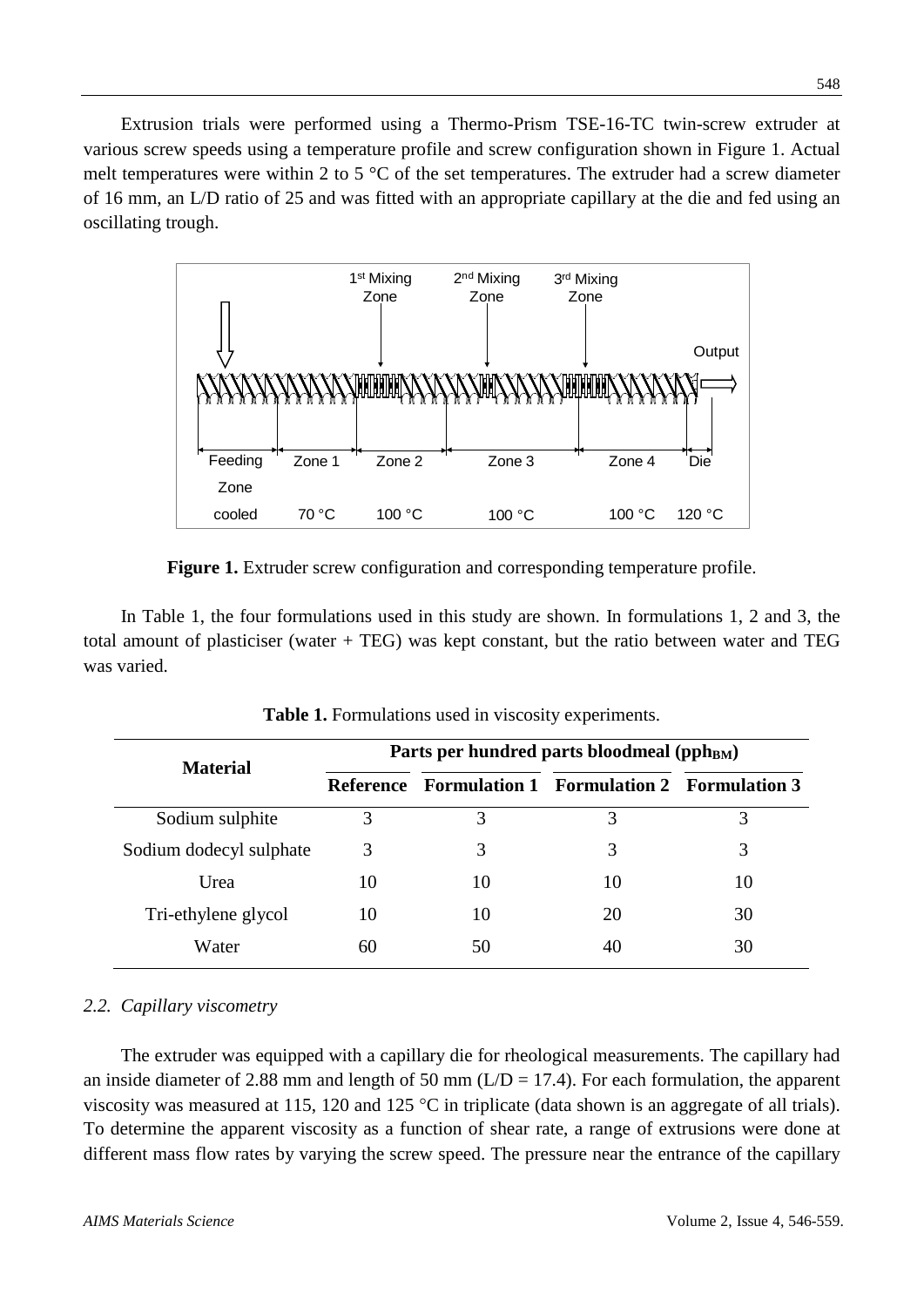was recorded for each flow rate. The shear stress was calculated from Equation (1) and the shear rate from Equation (2).

$$
\text{Shear stress, } \tau = \frac{(\Delta P \, \pi \, R^2)}{2\pi \, R \, L} = \frac{\Delta P \, R}{2L} \text{ (Pa)} \tag{1}
$$

Where R is the radius of the capillary, L is the length of the capillary, ∆P is pressure drop (Pa) and hence,  $\Delta P = P_2 - P_1$  (pressure at exit corresponds to atmospheric pressure). If the velocity distribution is fully developed and parabolic, the shear rate can be calculated by Equation (2) [16-18].

$$
\text{Shear Rate}, \gamma = \frac{4Q}{\pi R^3} \left( \text{s}^{-1} \right) \tag{2}
$$

Where Q is volumetric flow rate  $(mm^3 \text{.sec}^{-1})$  and R is radius of the capillary (mm). Knowing the shear rate and shear stress, the apparent viscosity (η) for non-Newtonian fluids can be calculated using Equation (3) [9,18].

$$
Apparent viscosity, \eta = \frac{\pi R^4(\Delta P)}{(8QL)} \text{ (Pa.s)}
$$
\n(3)

The apparent shear viscosity (η) of a non-Newtonian fluid can also be described as a function of the shear rate in terms of a power law model (Equation (4)):

$$
\eta = K \gamma a^{n-1} \text{ (Pa.s)}
$$
 (4)

Where, K is flow consistency index, or zero shear viscosity, and n is flow behaviour index ( $n =$ 1 for Newtonian and n < 1 for non-Newtonian) [19].

#### *2.3. Batch mixing*

A batch mixer was modified with a Kistler torque sensor to provide torque to be recorded as a function of time. The batch mixer (illustrated in Figure 2) consisted of two counter-rotating shafts with a turning ratio of 3:1.



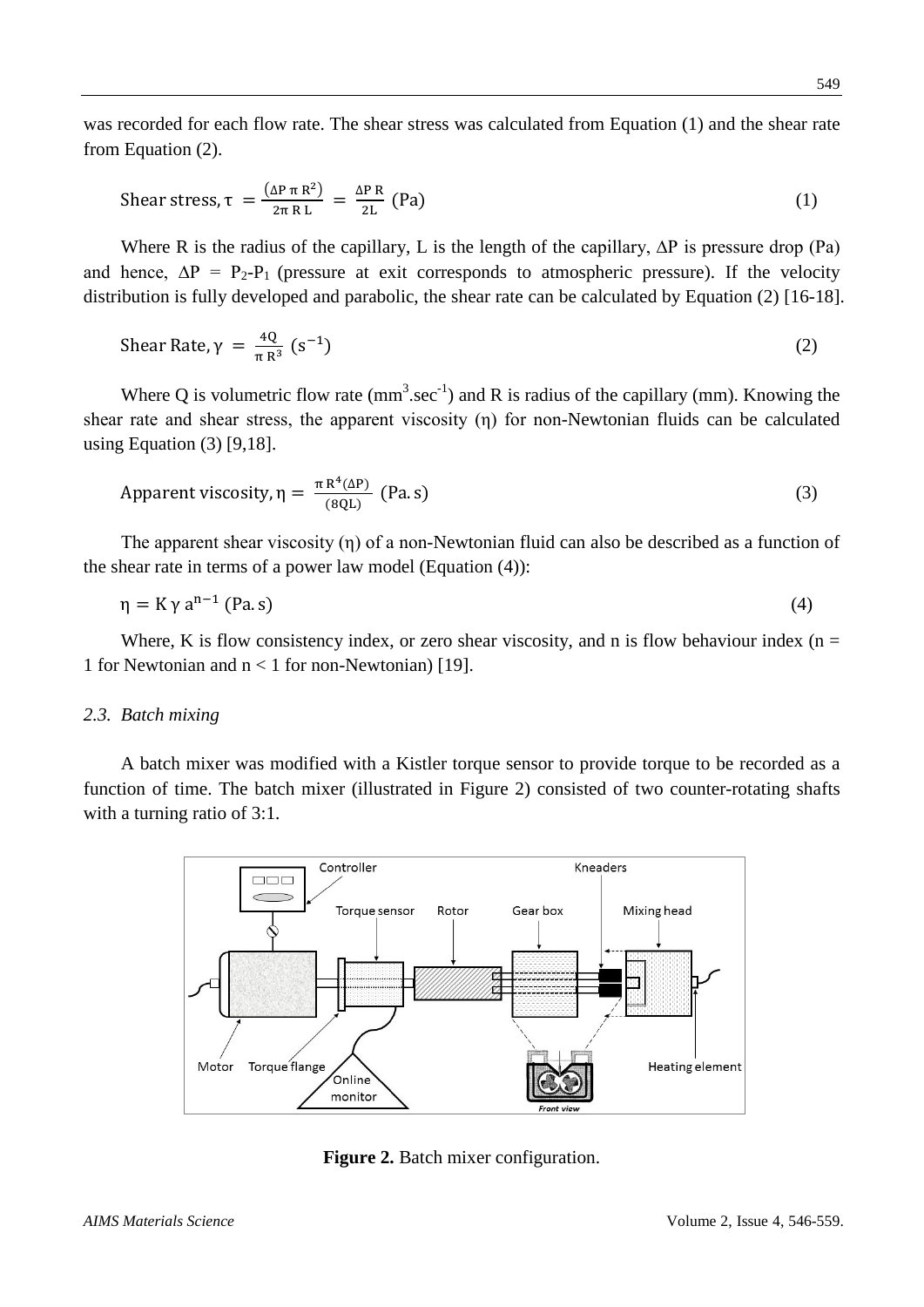completed. From the resultant torque vs. time graphs, the time to reach cross-linking  $(t_{max})$  and maximum torque ( $\Gamma_{\text{max}}$ ) can be obtained. The onset to consolidation ( $t_r$ ) was taken as the intercept of the tangents to each section of the torque vs. time graph. The processing window is defined as the time from the onset to consolidation to crosslinking ( $\Delta t = t_{max}-t_r$ ). Each experiment was repeated in triplicate.

#### *2.4. Dynamic mechanical analysis (DMA)*

Samples were tested in single cantilever mode using a DMA 8000 (Perkin Elmer) fitted with a high temperature furnace and controlled with DMA software version 14306. The instrument was cooled to below −100 °C by evaporation of liquid nitrogen after mounting each sample. Evaporated nitrogen was then fed back into the chamber as a purge gas. Experiments were performed at a programmed heating rate of 2  $^{\circ}$ C.min<sup>-1</sup> up to 250  $^{\circ}$ C. Powder samples were analysed by mounting ~50 mg powder in ~1.0  $\times$  7.4  $\times$  28 mm (folded dimensions) material pockets (Perkin Elmer) which were then crimped with pliers. Material pockets were tested using a free length of 12.5 mm and a dynamic displacement of 0.05 mm at 1 Hz.

#### **3. Results and Discussion**

#### *3.1. Apparent viscosity*

The apparent viscosity vs. shear rate curves for the various formulations tested are shown in Figure 3. It can be seen that NTP displayed non-Newtonian, shear-thinning behaviour at all the temperatures tested. The rheology of NTP is similar to other thermoplastic proteins, such as soy protein [20,21] and sunflower protein isolate [8].

As a comparison, the rheology of linear low density polyethylene (LLDPE) was measured under the same conditions (Figure 4). Although the shape of the apparent viscosity-shear rate graph is similar to NTP, the apparent viscosity of LLDPE was considerably lower. LLDPE was tested at 130 °C which was a little higher than for NTP as those temperatures are below its melting point. LLDPE has a flow consistency index,  $n = 0.35$  and a zero shear viscosity of 3.74 Pa.s, indicating that the obvious lower viscosity of LLDPE, but also a slightly different flow behaviour.

In Figure 5, shear rate vs. shear stress curves are shown for the different formulations tested. The power law model for the non-Newtonian flow was fitted to these curves and the constants are shown in Table 2.

#### *3.2. Moisture and plasticiser content*

Standard NTP was used as a reference and contained a total of 70 pph<sub>BM</sub> plasticiser of which 60 parts were water and 10 parts TEG. In formulations 1, 2 and 3 the total plasticiser content was kept constant at 60 pph $_{BM}$ , but the ratio of water to TEG was varied. The viscosity clearly increased as the ratio of water to TEG was reduced, also evident from the zero-shear viscosity. Of the formulations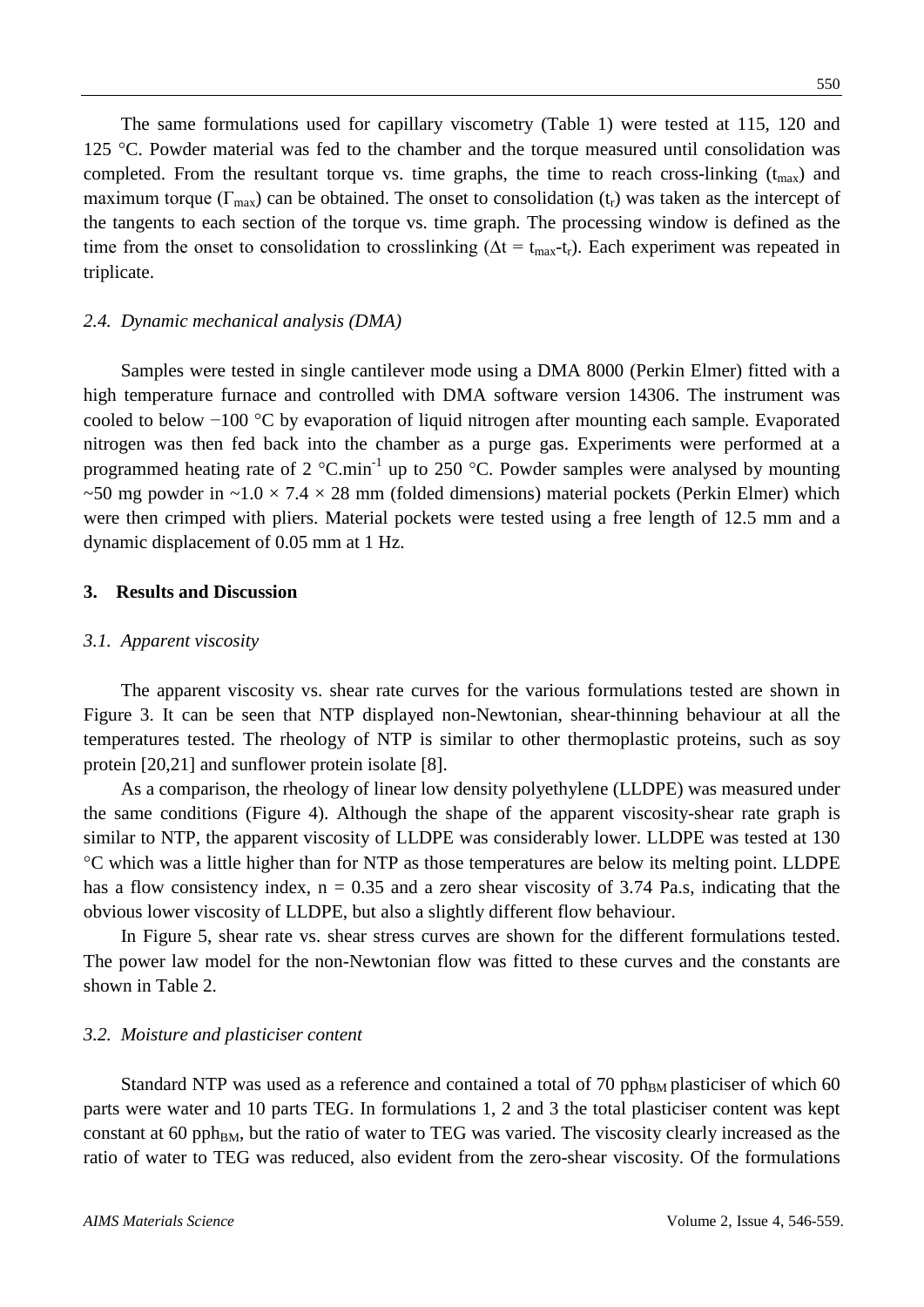tested, the reference formulation not only had the highest water to plasticiser ratio but also contained the highest overall plasticiser content.



**Figure 3.** Apparent viscosity vs. shear rate at different water: plasticiser ratios measured at 115 °C, 120 °C and 125 °C.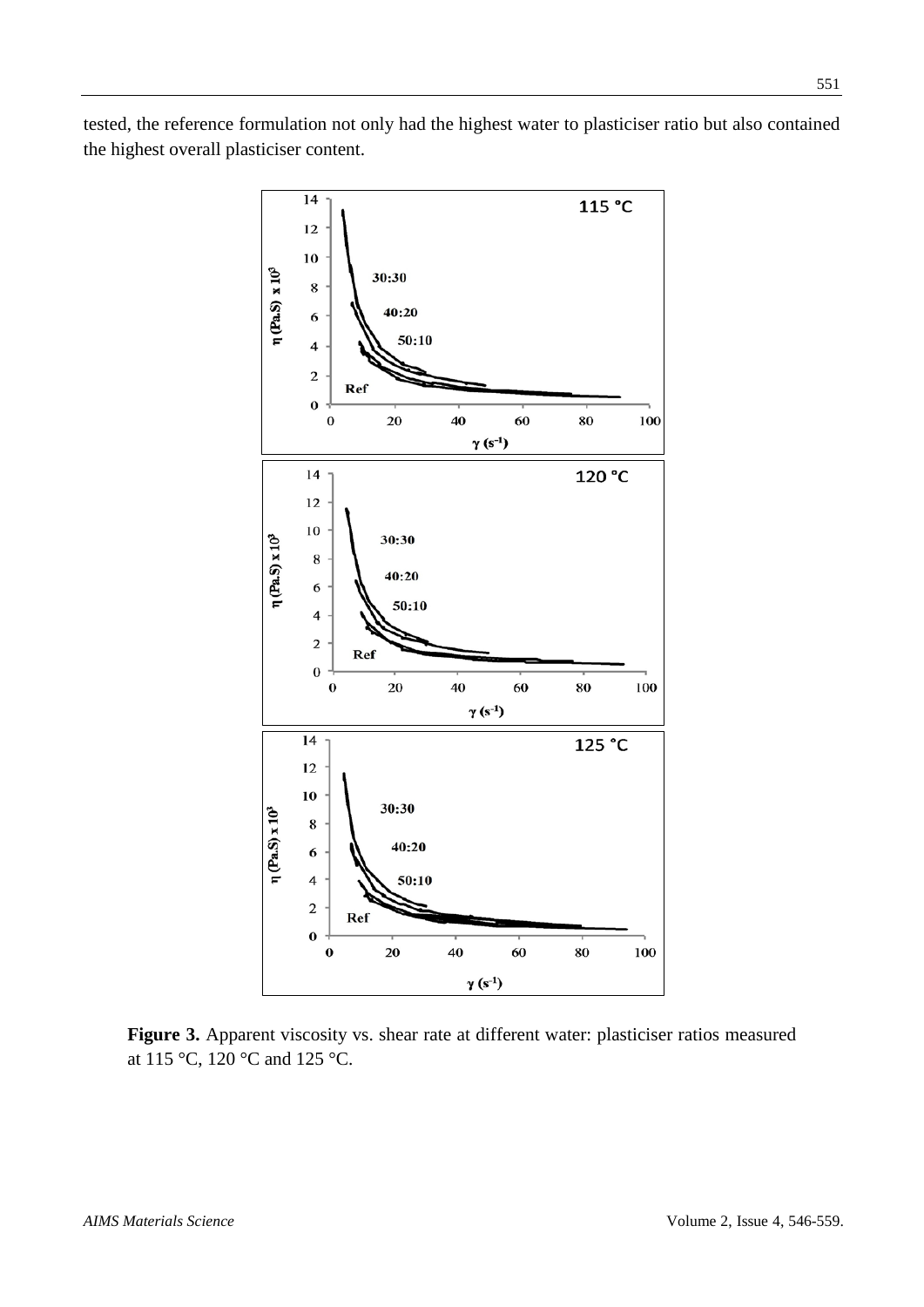| $T (^{\circ}C)$ | <b>Reference</b> |             | 50:10      |             | 40:20      |             | 30:30      |             |
|-----------------|------------------|-------------|------------|-------------|------------|-------------|------------|-------------|
|                 | $K$ (Pa.s)       | $\mathbf n$ | $K$ (Pa.s) | $\mathbf n$ | $K$ (Pa.s) | $\mathbf n$ | $K$ (Pa.s) | $\mathbf n$ |
| 115             | 0.12             | 4.60        | 0.17       | 4.56        | 0.07       | 4.79        | 0.11       | 4.83        |
| 120             | 0.13             | 4.56        | 0.17       | 4.53        | 0.08       | 4.80        | 0.10       | 4.84        |
| 125             | 0.12             | 4.57        | 0.14       | 4.57        | 0.09       | 4.76        | 0.11       | 4.82        |

**Table 2.** Power law constants for NTP at different water: plasticiser ratios. Flow behaviour index, n, and zero shear viscosity, K, are shown for 115, 120 and 125 °C

Water serves as an effective plasticiser for NTP by forming hydrogen bonding with protein chains and reducing protein-protein interactions. It also increases free volume of the protein molecules, thereby increasing chain mobility, which in turn facilitates flowability. Water also facilitates the denaturing action of urea and disulphide bond reduction of sodium sulphite; both of which will improve the flowability of the material.

It was therefore not surprising to observe a decrease in viscosity with an increase in water content. It is important to note that between formulations 1, 2 and 3 the total amount of plasticiser was constant. Despite this, a considerable rise in viscosity was observed when changing the ratio of water to TEG. It would appear that water is either a more efficient plasticiser or that its presence facilitates other mechanisms. In the absence of sufficient denaturing and crosslink reduction, one would expect a higher viscosity, as evident from the rheology presented here. Although TEG can plasticise NTP, it cannot facilitate these processes and relies mostly on increasing free volume of the protein network.



**Figure 4.** Rheology of LLDPE. (A) Apparent viscosity, (B) Shear rate vs. shear stress and (C) batch mixer torque results.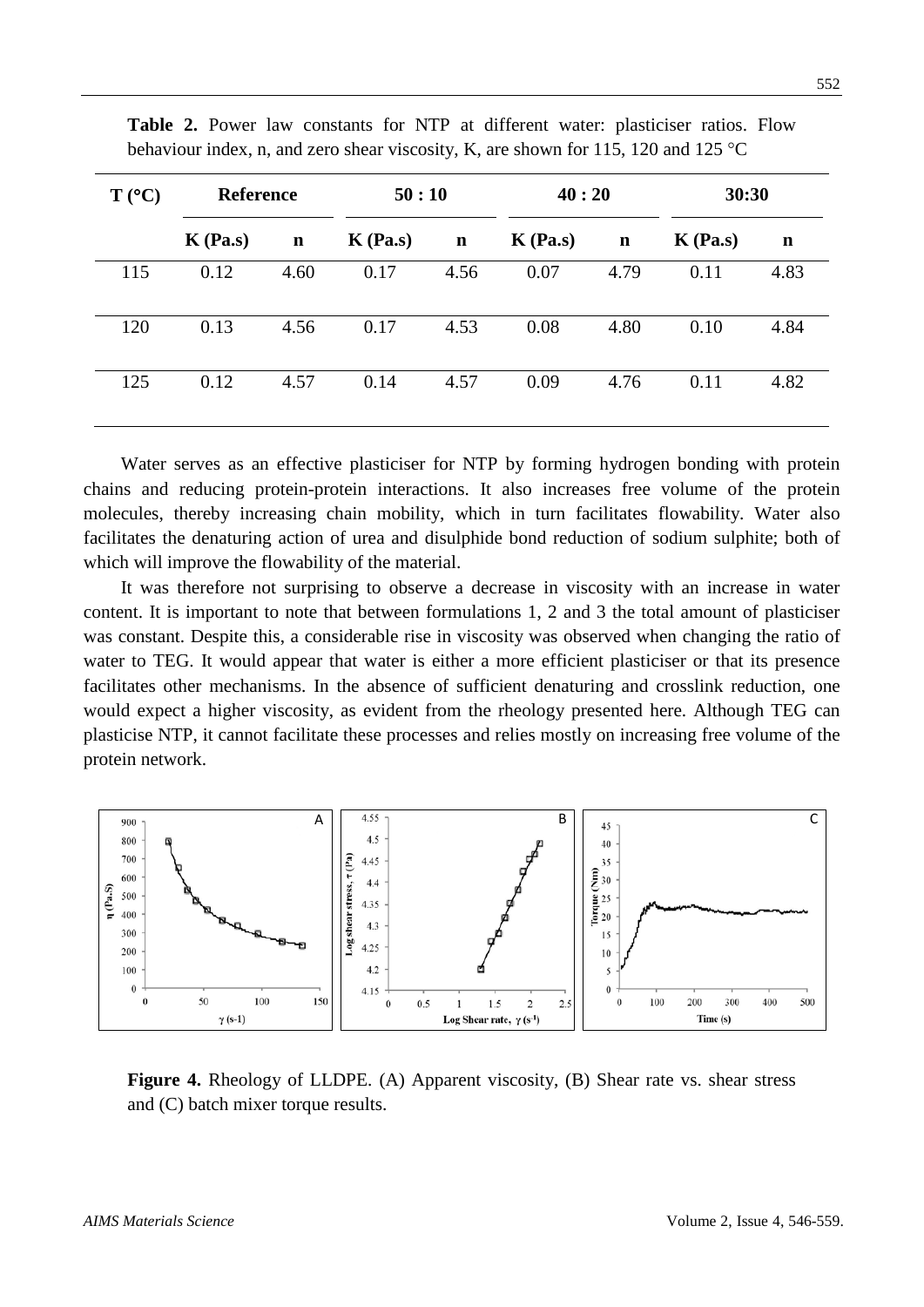

**Figure 5.** Log shear stress vs. log shear rate at different water: plasticiser ratios measured at 115 °C, 120 °C and 125 °C.

The differences between these formulations are more apparent when their shear stress vs. shear rate graphs are considered (Figure 5). From these graphs it is apparent that the slopes of these curves are very similar, for each temperature tested. This would suggest that the flow behaviour, or degree of non-Newtonian behaviour, is unaffected by the ratio of water to TEG. The observed change in viscosity is therefore mostly due to the plasticization effect of water. The temperature and moisture content dependency of viscosity (Equation (5)) often follows an exponential relationship with respect to moisture content  $(C_m)$  and temperature [9], but a term accounting for plasticiser  $(C_p)$  should also be included.

$$
\eta = k_1 \gamma^{n-1} e^{-k_2 T} e^{-k_3 C_m} e^{-k_4 C_p} \tag{5}
$$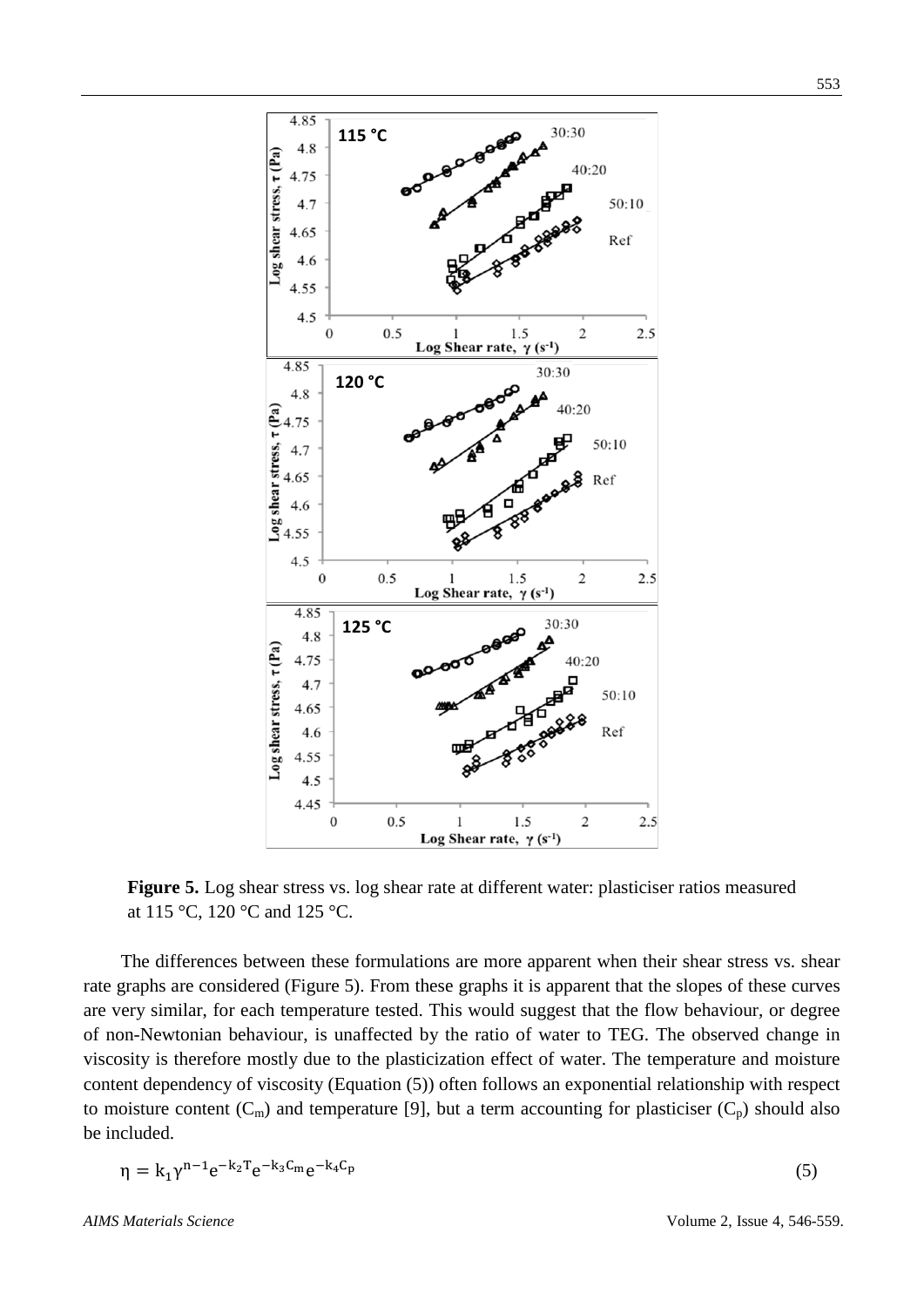It would follow that the zero shear viscosity from the power law model, K (Pa.s) can be calculated from Equation (6).

$$
\ln(K) = (\ln(k_1) - k_2T - k_3C_m - k_4C_p)
$$
\n(6)

Using multivariable regression, the constants in Equation (6) can be estimated (Table 3). As expected from earlier observations,  $k_2$  was zero, suggesting the zero shear viscosity showed no temperature dependence over the range tested. Furthermore,  $k_4$  was an order of magnitude smaller than  $k_3$  indicating that the water content in the formulation was most important in determining the zero shear viscosity, K. These experiments were performed at constant total plasticiser content, but the flow behaviour was rather different for each formulation. The results would, therefore, confirm that water is most important for reducing viscosity.

**Table 3.** Multivariable regression coefficients for temperature, moisture and plasticiser content.

| <b>Constant</b> | Value  |
|-----------------|--------|
| $\ln k_1$       | 4.75   |
| $k_2$           | 00     |
| k3              | 0.009  |
|                 | 0.0001 |

#### 3.2.1. Temperature

NTP is known to crosslink at high temperatures due to disulphide (cysteine-cysteine) bonds and will increase the viscosity of the melt. The formation of these bonds is temperature sensitive; increasing with increasing temperature. The ability to form new crosslinks is dependent on the mobility of the chains, which is influenced by moisture content. The implication is that the flow behaviour, n, should change with temperature. However, the results indicated no apparent change in flow behaviour (n) over the temperature range tested (Table 2). This is encouraging, as it would suggest that processing at 125 °C did not lead to excessive cross-linking. Cross-linking was further explored using the batch mixer.

Proteins typically have a glass transition close to its degradation temperature, implying that chains are not mobile enough at temperatures appropriate for processing. Water and other plasticisers are therefore required to reduce the  $T_g$  (Figure 6 shows the DMA curves of the materials studied). It was observed that unprocessed bloodmeal had a  $T_g$  well above 200 °C and was reduced to about 130 °C when water and TEG were added. However, the  $T_{g}$ s of the materials tested here were not significantly different (within 15 °C). This is expected since the total amount of plasticiser was kept constant (except for the reference, but it was not significantly higher). According to the WLF equation, the temperature dependence of viscosity is determined by the difference between the operating temperature and it's  $T_g$  [17]. With only minor changes in  $T_g$ , the viscosity's insensitivity to changes in temperature should, therefore, be expected. The second peak that is observed above 200 °C, is the dehydrated  $T_g$  after all the moisture has been evaporated during the DMA scan and should be ignored for the purpose of this discussion.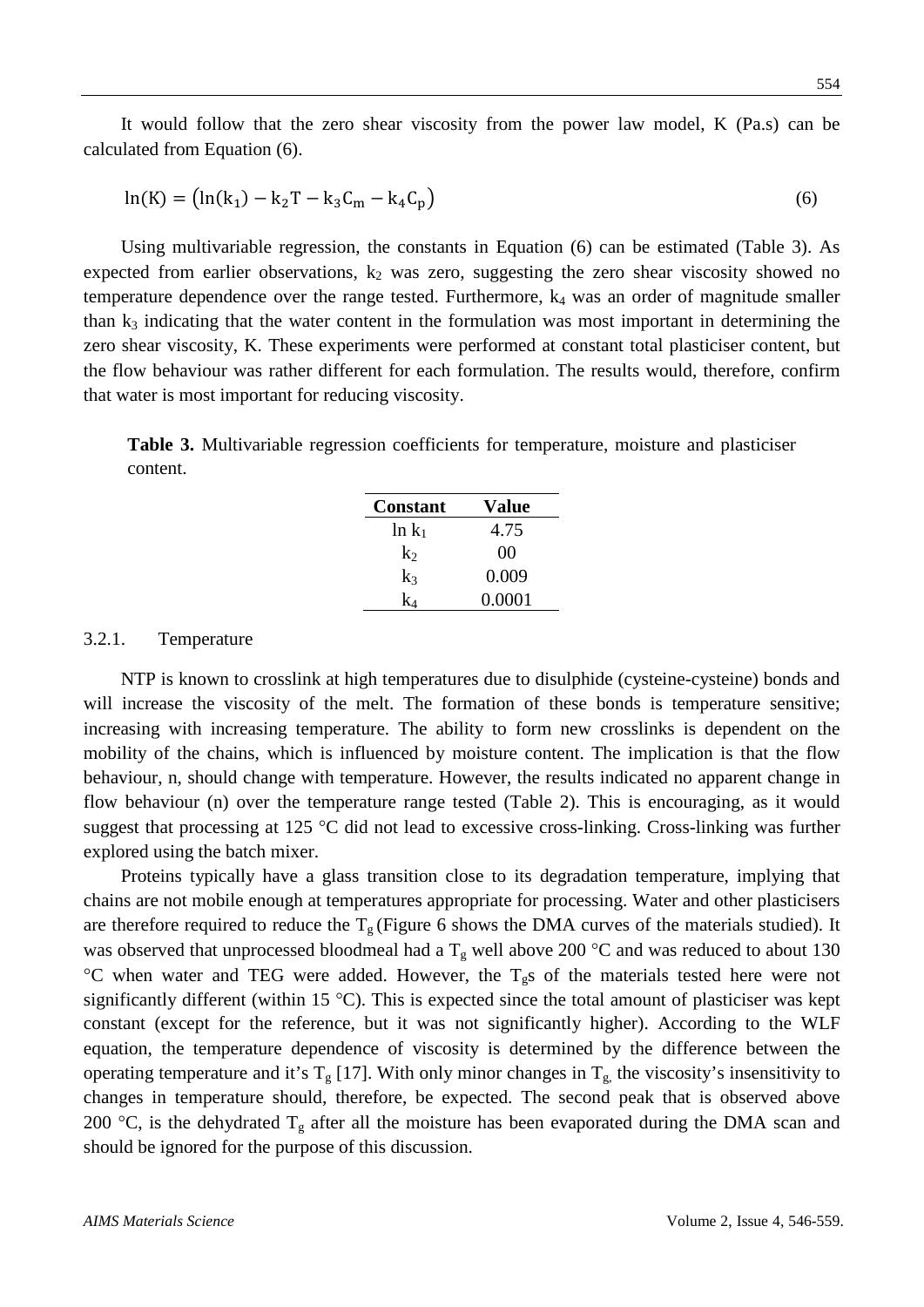

**Figure 6.** DMA results showing  $T_g$  of four different NTP formulations with raw bloodmeal.

#### *3.3. Batch mixer*

Consolidation of modified bloodmeal powder relies on the application of sufficient shear at high enough temperatures to allow chain rearrangement. It was found that at a water to TEG ratio of 1:1 the material could not be consolidated in the batch mixer, most likely due to a combination of a low water content and insufficient shear. At 115 °C, the other formulations only consolidated at 75 RPM and above. This implied that as the temperature was reduced more shear was required for consolidation. Typical torque vs. time graphs for the formulations tested (75 rpm and 115  $^{\circ}$ C) are shown in Figure 7. Three regions can be identified; (1) an induction period, (2) consolidation, accompanied by a steady increase in torque and (3) torque decay after which the material crosslinked and further mixing was impossible. It was noticed that the maximum torque was always in the range of 30 to 40 Nm regardless of temperature, rpm and formulation. It was therefore not used in further analysis. It would also indicate that all the materials cross-linked to the same rigid network structure.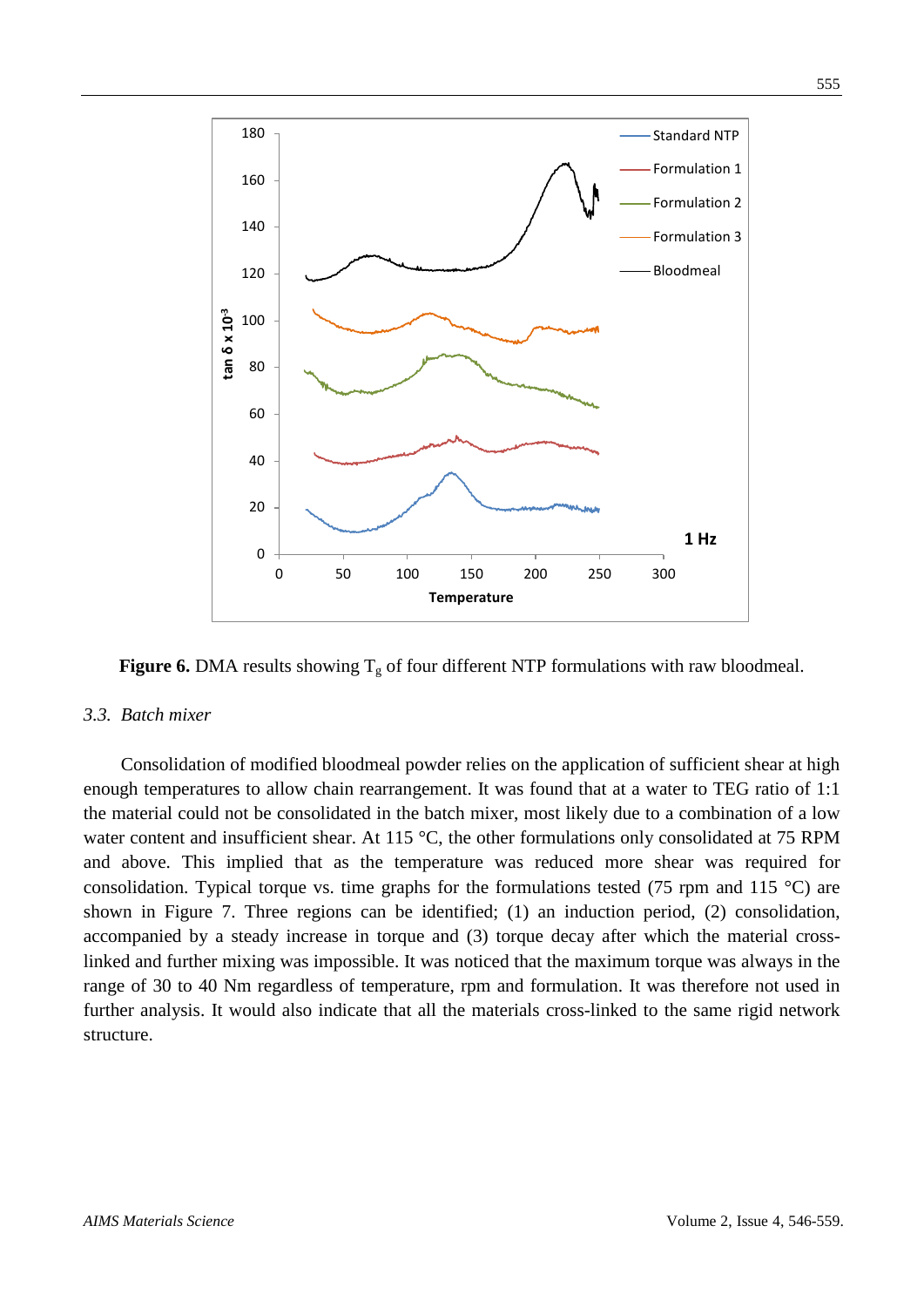

**Figure 7.** Torque vs. time for three NTP formulations at 75 RPM and 115 °C.

The onset to consolidation decreased with an increase in RPM and temperature (Figure 8). Sufficient energy is required for chain rearrangement, which leads to consolidation. Energy is required for polymer chains to rearrange and consolidate and should be a combination of thermal and mechanical energy. Very little difference in onset between the various formulations was observed, except for the reference formulation. This suggests that the ratio of water to TEG is not as important during mixing as it was to determining viscosity. Temperature and shear are the most significant factors influencing the time to consolidation, but, increasing the total amount of plasticiser (water + TEG), the time to consolidation can be increased.



**Figure 8.** Onset to consolidation vs. rpm for the reference material (A) NTP, formulation 1 (B) and formulation 2 (C).

Different behaviour was observed for NTP compared to LLDPE. For LLDPE, a long steady state region was observed, but not for NTP (Figure 4). In protein thermoplastics, cross-linking occurs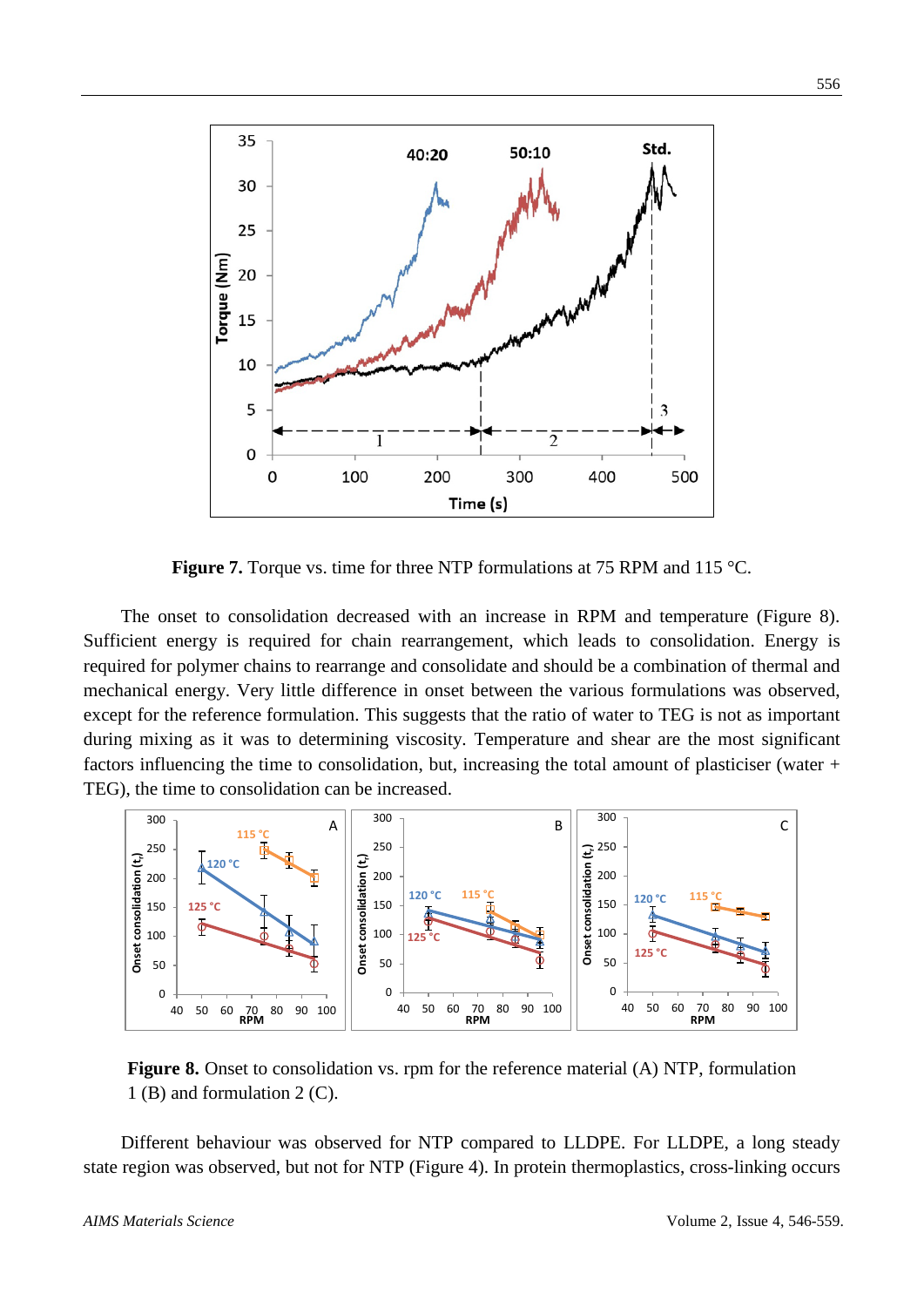during mixing thereby leading to a continuously changing viscosity. In capillary rheometry, measurements correspond to a very small period of time compared to batch mixing since the residence time in the capillary was very short. If a very long capillary were used, the degree of crosslinking will change as the material flow through the capillary. The observed flow behaviour may not be a true fluid property, but rather an effect of chemical reactions.

The processing window shortened with an increase in rpm (Figure 9) for formulations that did consolidate. Higher shear means more efficient mixing and chain rearrangement leading to a shorter time between the onset to consolidation and cross-linking because chain molecules are free to move and react.



**Figure 9.** Processing window vs. rpm for the reference material (A), NTP formulation 1 (B) and formulation 2 (C).

For standard NTP at 115  $\degree$ C, the processing window is much longer than other formulations as this formulation is highly plasticised with largest water content. Water reduces viscosity leading to a lower shear rate. High shear typically leads to faster crosslinking. For all the formulations tested, ∆t reduced with increasing temperature. The way in which ∆t decreased with increase in rpm was not dependent on temperature, i.e. the slope of the curves shown in the figures are almost same. This means temperature and moisture content are independent. It can also be observed that the processing window did not change much between different formulations, except for the reference formulation. The processing window was insensitive to the amount of water, but was slightly longer for the reference formulation that contained an overall larger amount of plasticiser.

Furthermore, time to consolidation and the processing window cannot be adjusted independently. The time to consolidation was always about 40–50% of the time to reach maximum torque, when the processing window was reduced, so was the time to consolidation. The manner, in which these changes were constant, suggesting the same mechanism affected both.

#### **4. Conclusion**

Rheological properties of different bloodmeal formulations were studied. NTP showed non-Newtonian and shear thinning viscosity. The glass transition temperatures of all the formulations (prior to extrusion) were similar, suggesting that the overall plasticiser content was more important than the ratio of water to TEG. Viscosity was strongly dependent on moisture content; increasing with decreasing moisture content, while the viscosity reduced only slightly with increasing temperature. The degree of non-Newtonian behaviour (n) was not influenced by moisture content or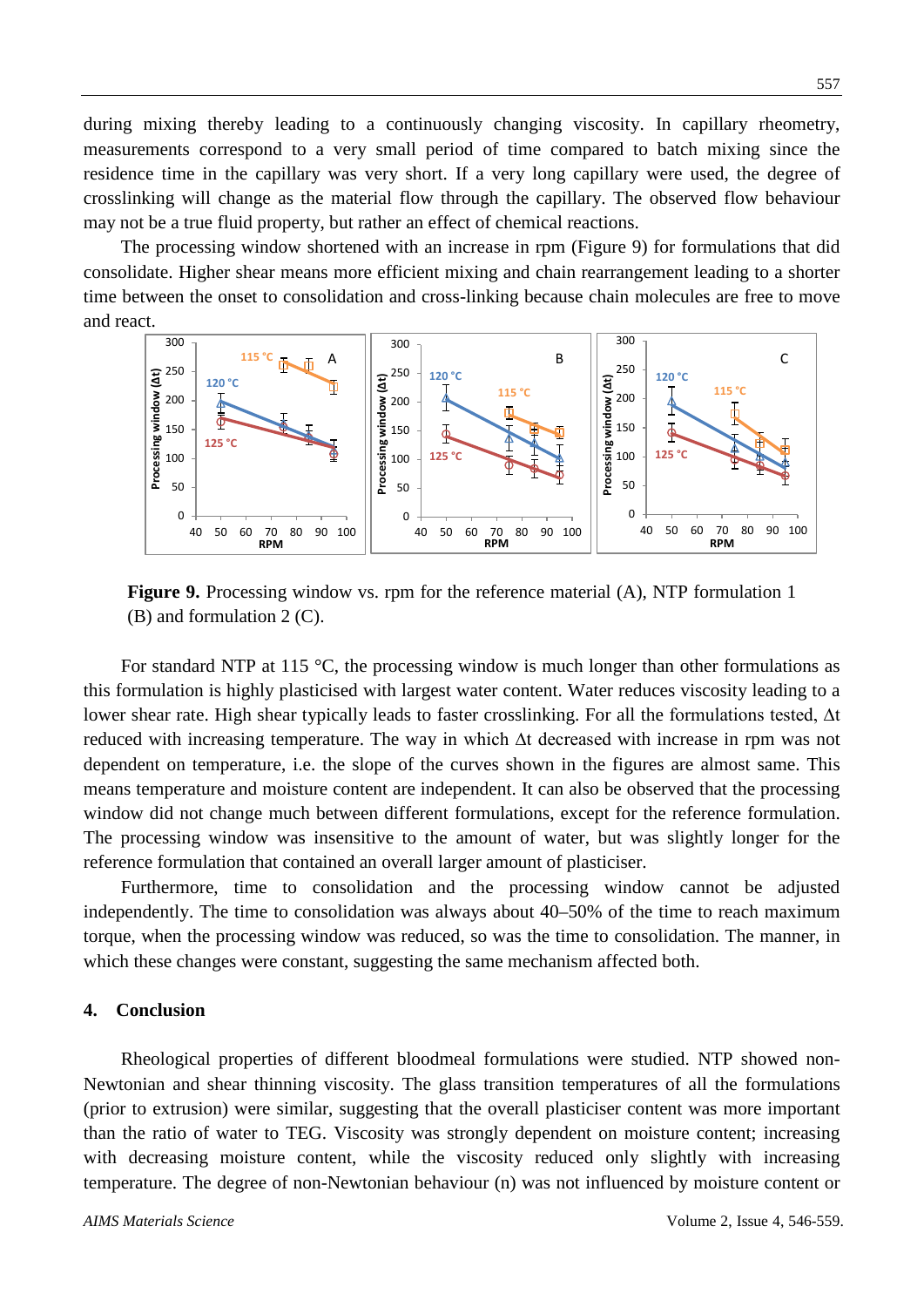temperature, while the zero-shear viscosity (K) was strongly influenced by moisture content and to a lesser extent by TEG. Processing is dependent on the degree of crosslinking, which changes during processing. The processing window defines the rate of crosslinking, which is faster at lower moisture content and higher temperature and shear.

#### **Acknowledgment**

This research received no specific grant from any funding agency in the public, commercial, or not-for-profit sector.

#### **Conflict of Interest**

The authors report no conflict of interests in this research.

#### **References**

- 1. Barron AE, Zuckerman RN (1999) Bioinspired polymeric materials: In-between proteins and plastics. *Curr Opin Cell Biol* 3: 681–687.
- 2. Cuq B, Gontard N, Guilbert S (1998) Proteins as agricultural polymers for packaging production. *Cereal Chem* 75: 1–9.
- 3. Verbeek CJR, van den Berg LE (2011) Development of proteinous bioplastics using bloodmeal. *J Polym Environ* 19: 1–10.
- 4. Adamy M, Verbeek CJR (2013) Injection-molding performance and mechanical properties of blood meal–based thermoplastics. *Adv Polym Tech* 32.
- 5. Gómez-Martínez D, Partal P, Martínez I, et al. (2009) Rheological behaviour and physical properties of controlled-release gluten-based bioplastics. *Bioresource Technol* 100: 28–1832.
- 6. Lutz R, Aserin A, Portnoy Y, et al. (2009) On the confocal images and the rheology of whey protein isolated and modified pectins associated complex. *Colloid Surface B* 69: 43–50.
- 7. Mohamed A, Biresaw G, Xu J, et al. (2009) Oats protein isolate: Thermal, rheological, surface and functional properties. *Food Res Int* 42: 107–114.
- 8. Orliac O, Silvestre F, Rouilly A, et al. (2003) Rheological studies, production, and characterization of injection-molded plastics from sunflower protein isolate. *Ind Eng Chem Res* 42: 1674–1680.
- 9. Ralston BE, Osswald TA (2008) Viscosity of soy protein plastics determined by screw-driven capillary rheometry. *J Polym Environ* 16: 169–176.
- 10. Verbeek CJR, van den Berg LE (2010) Extrusion processing and properties of protein-based thermoplastics. *Macromol Mater Eng* 295: 10–21.
- 11. Bier JM, Verbeek CJR, Lay MC (2013) Thermal and mechanical properties of bloodmeal-based thermoplastics plasticized with tri(ethylene glycol). *Macromol Mater Eng* 299: 85–95.
- 12. Hernandez-Izquierdo VM, Krochta JM (2008)Thermoplastic processing of proteins for film formation- a review. *J Food Sci* 73: 30–39.
- 13. Vanin FM, Sobral PJA, Menegalli FC, et al. (2005) Effects of plasticizers and their concentrations on thermal and functional properties of gelatin-based films. *Food Hydrocolloid* 19: 899–907.